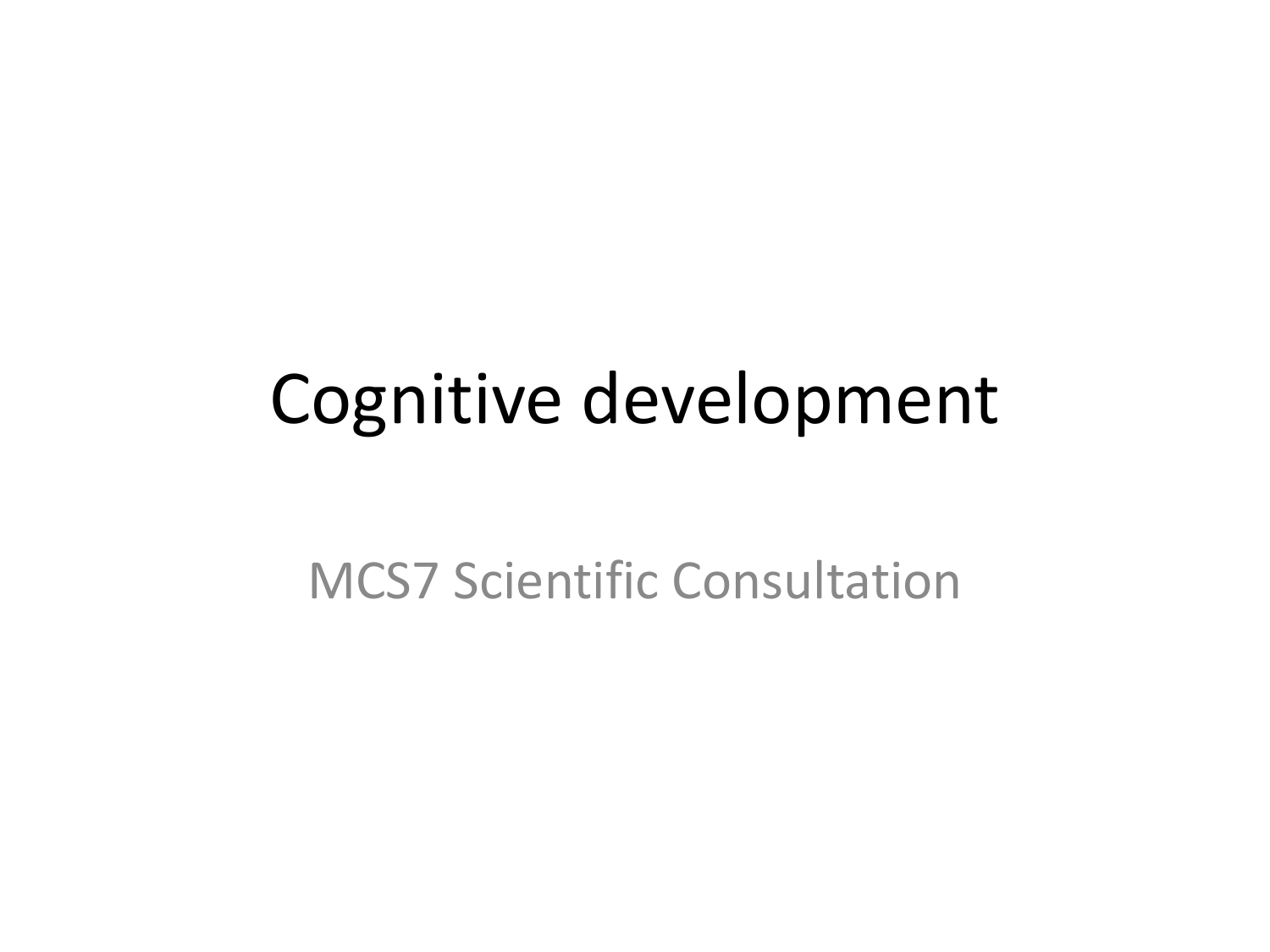## KEY CHARACTERISTICS/PARAMETERS

- Importance of objective measures of cognitive development to study
- Adult measures of cognitive development age 17 benchmarks
- Size of assessment tasks
	- Small number of big assessment tasks
	- Large number of small assessment tasks
- Mode of delivery
	- Home-based, web-based, others?
- Training required for interviewers cost implications
- Consistency across cohort studies?
- International comparisons?
- Extent to which linked education records a 'substitute'?
	- Can this be as good as having survey-based measures?
	- Country-specific assessments/records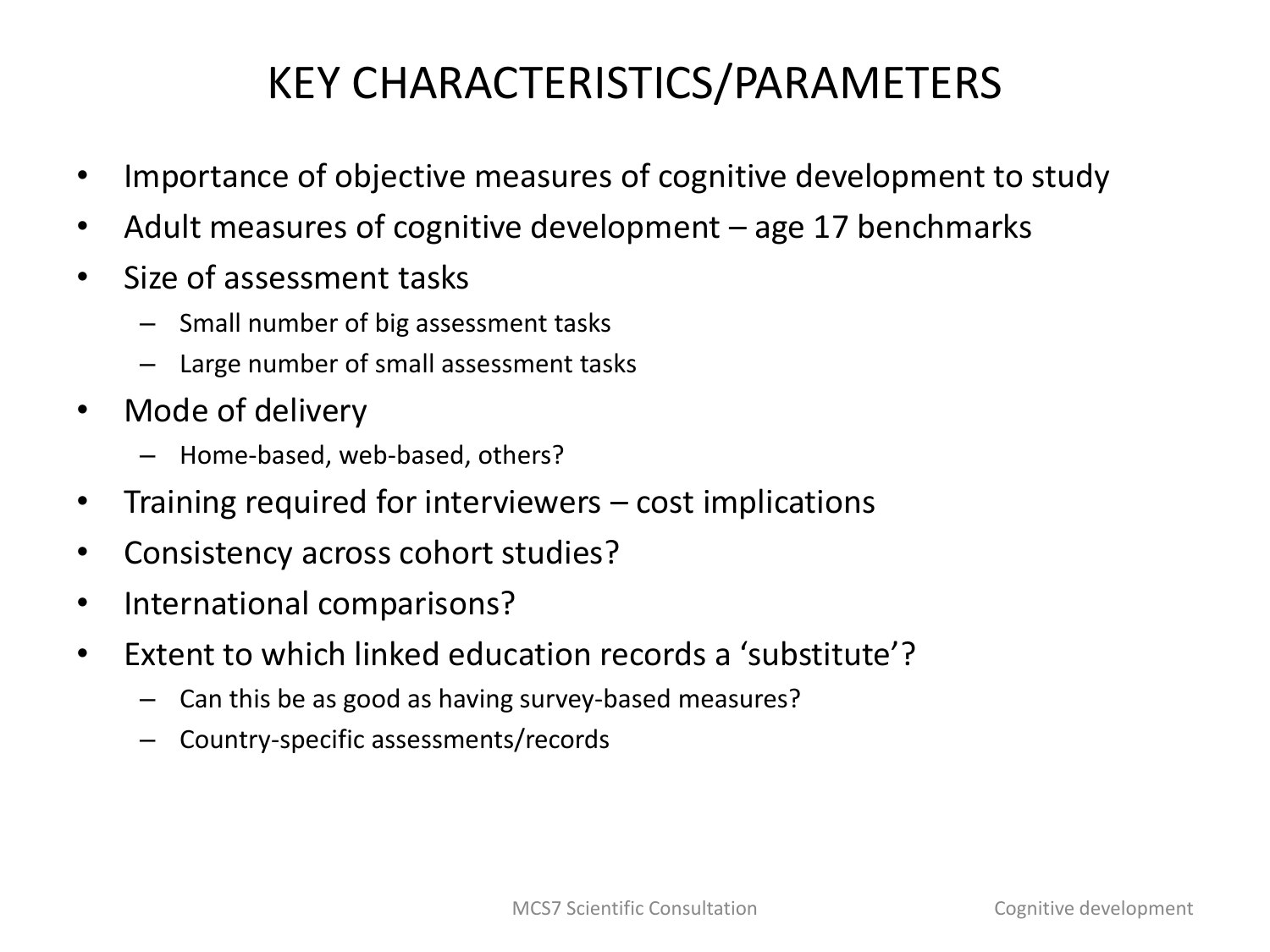## COGNITIVE TOPICS

- What capabilities do we want to measure?
- Importance of literacy and numeracy on life chances
- Numeracy/maths not collected in MCS5 or MCS6
	- Priority for MCS7?
- Problems with speech (asked at MCS6)
- Vocabulary knowledge
- ICT
- Career aptitude (JIIG-CAL Occupational Interests Guide BCS70)
- Financial literacy
	- Distinct enough from numeracy?
	- Subject specific purpose? E.g. Finance and HE
- Crystalised skills and fluid intelligence (psychology)
	- Relevance today?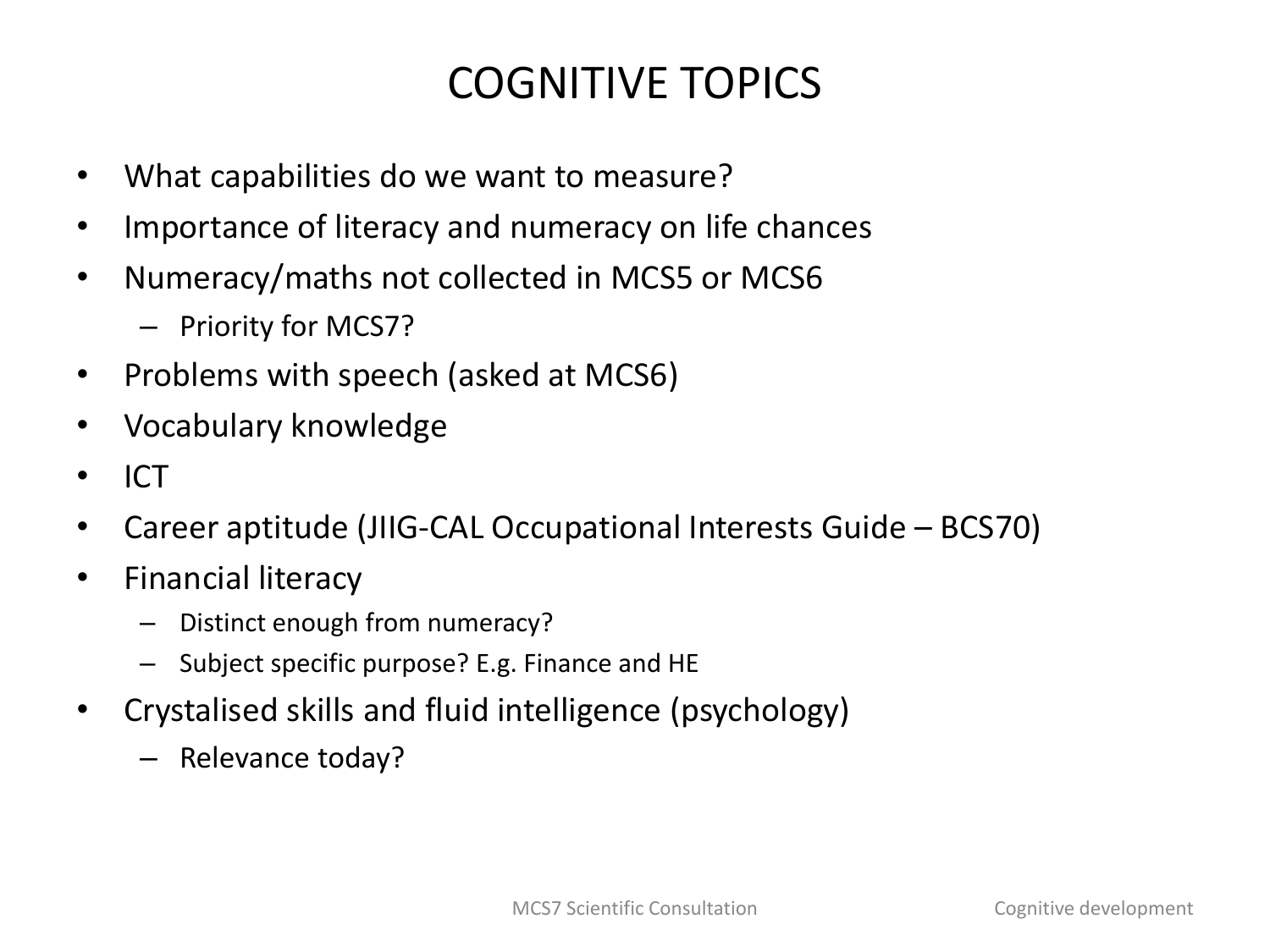#### EXAMPLE ASSESSMENTS

- **British Ability Scale** (3rd Edition)
	- Up to 17 years and 11 months
	- 20 short tests: 30-45 minutes
	- 6 Core Scales (thinking and reasoning abilities): Word definitions; Verbal similarities\*; Matrices\*; Quantitative reasoning\*; Recognition of designs; Pattern construction\* (Verbal Ability; Non Verbal Reasoning Ability; Spatial Ability)
	- 5 Diagnostic Scales (learning strengths and difficulties): Recall of objects; Recall of digits forward; Speed of information processing; Recognition of pictures; Recall of digits backwards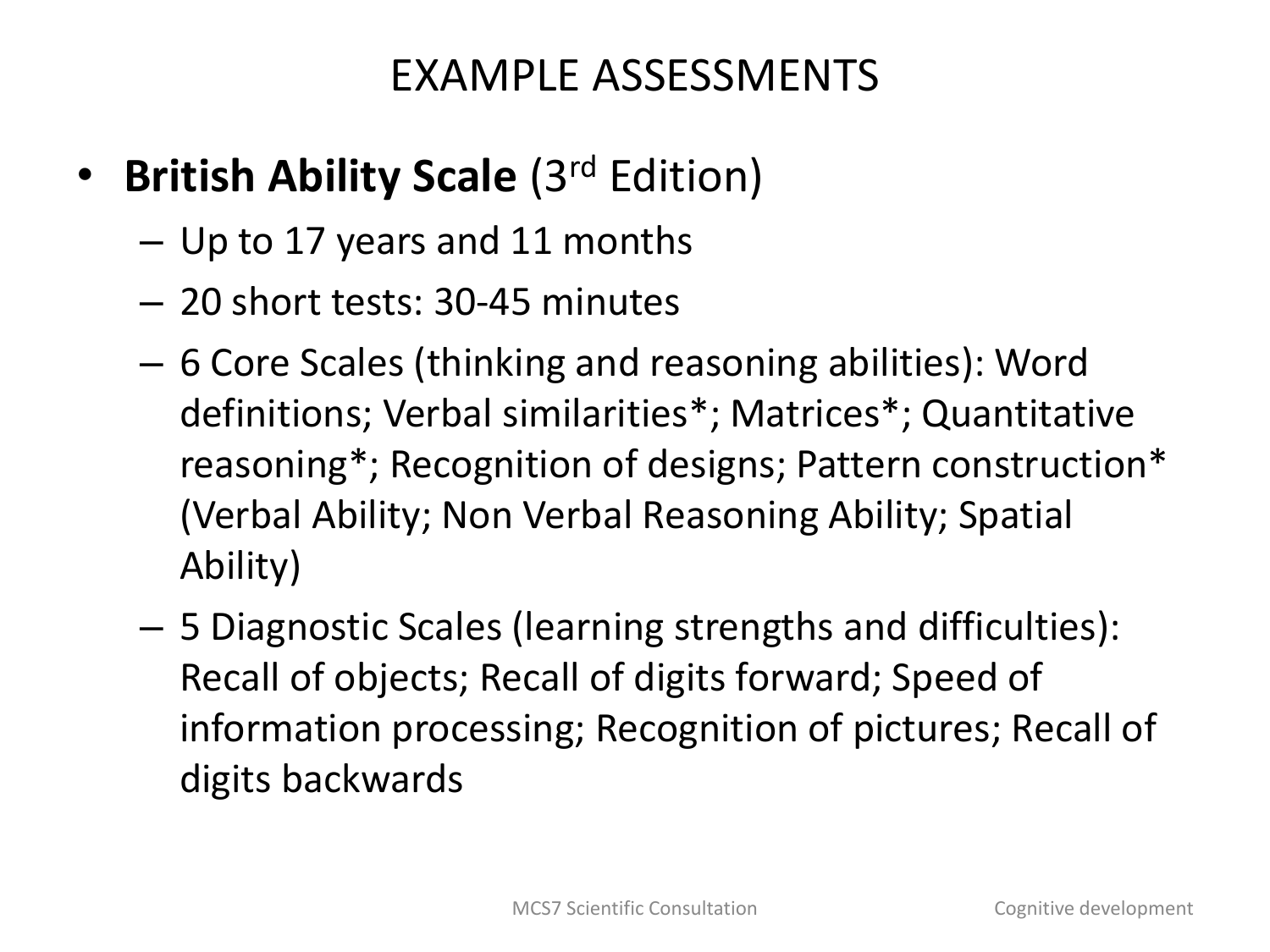#### EXAMPLE ASSESSMENTS

- **Cambridge Cognition**  CANTAB
	- Memory tests, attention tests, executive function tests, decision making tests, social cognition tests, induction tests
	- MCS5 and/or MCS6
	- Utility compared to fundamental domains?
- **Das–Naglieri cognitive assessment system** (CAS) test
	- planning, attention-arousal, simultaneous and successive (PASS) cognitive processing theory
	- More international recognition?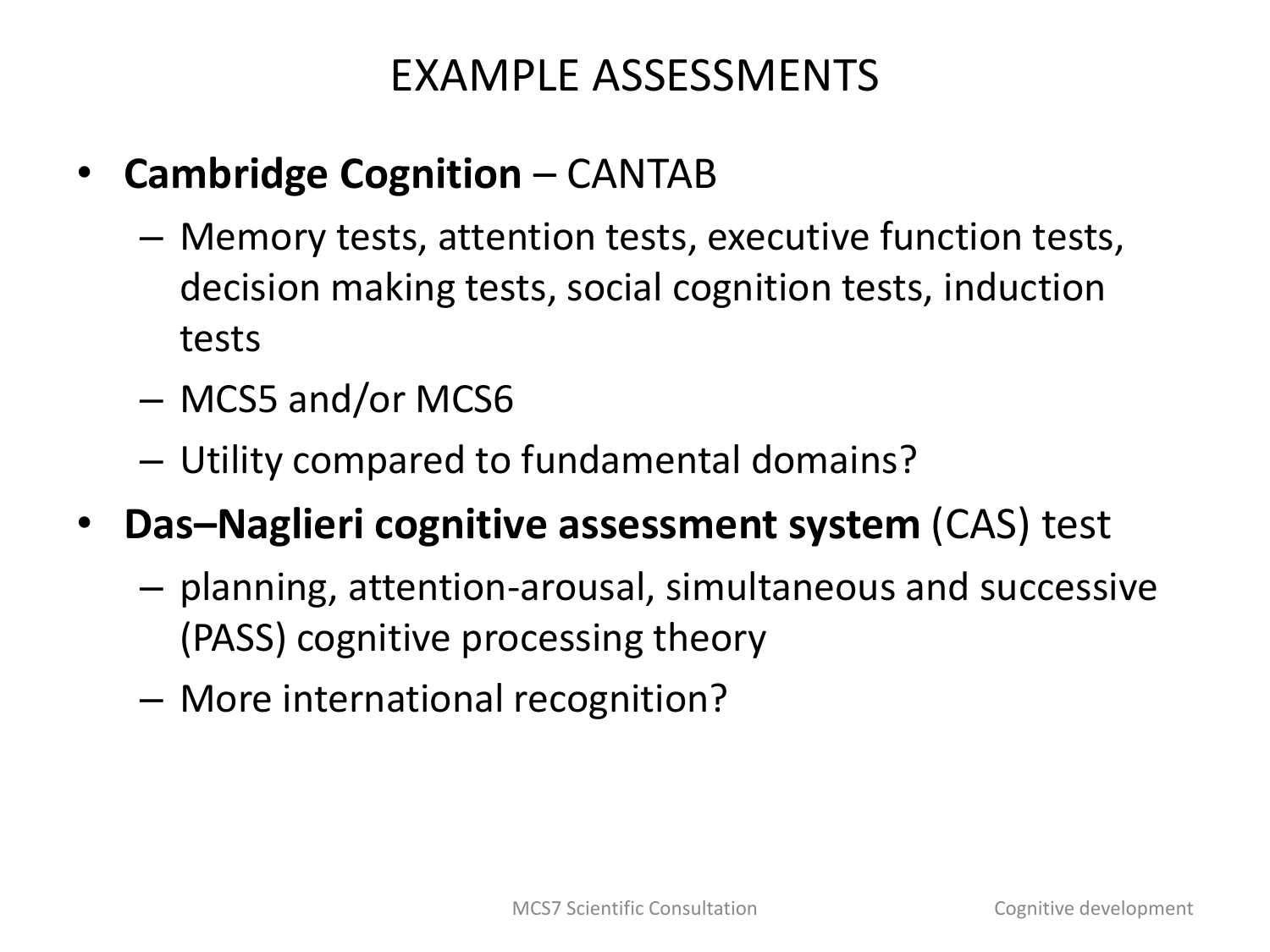## OTHER AREAS

- Personal wealth
	- Source of income or wealth
	- Debts or money owing
	- Educational financial support received
	- Financially dependent (against key items: clothes, food, travel, mobile phones, etc)
	- Others financially dependent on cohort members
- Career/educational decision-making
	- Apprenticeships, vocational education, higher education
	- Work, experiences of work
	- Influences on decisions (e.g. parents, teachers, peers)
	- Hot/cold knowledge, type of information used
	- Aspirations for age 30
- Physical health
	- Obesity
	- Long-term illness